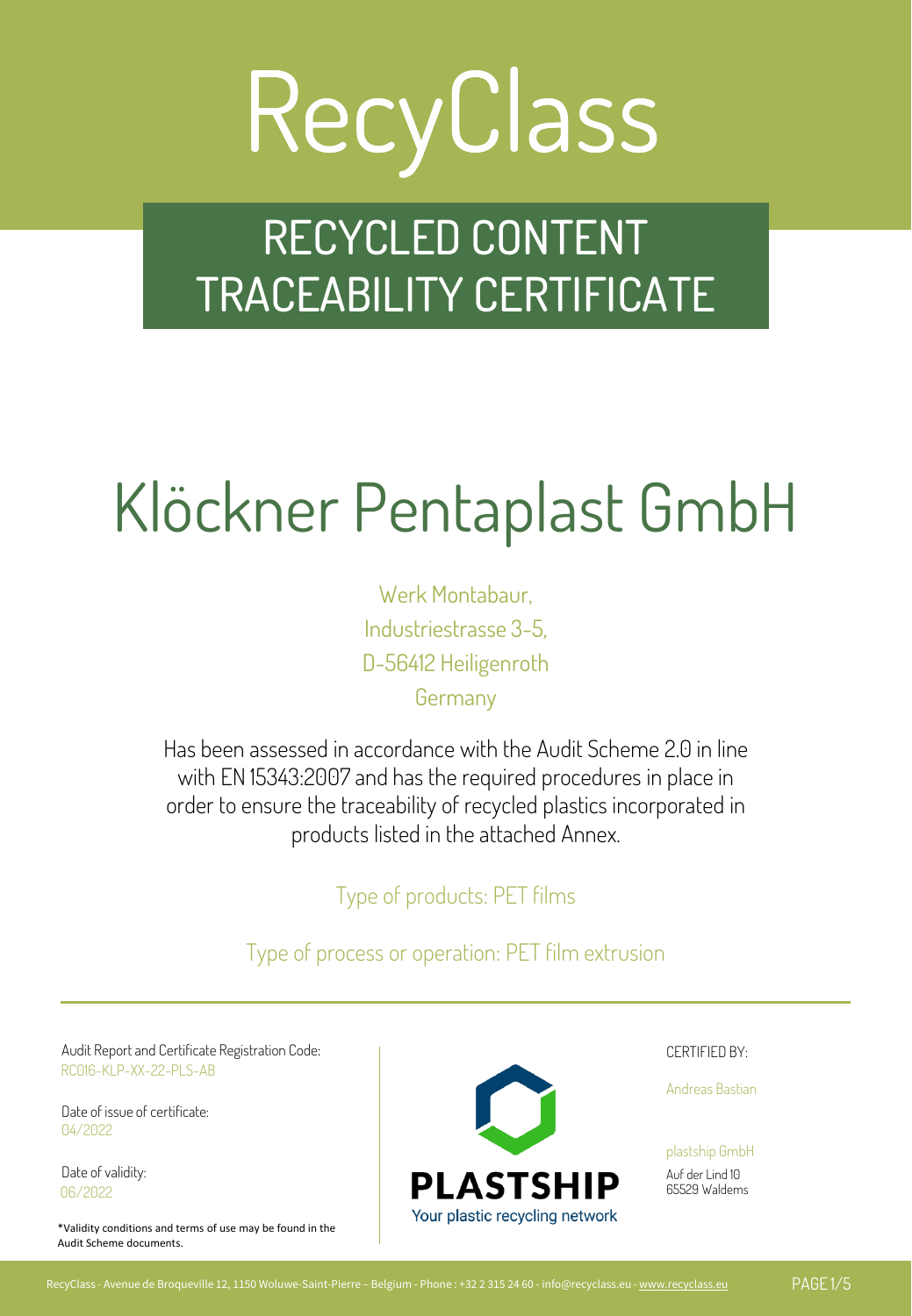#### LIST OF CERTIFIED PRODUCTS

| <b>Name of product/family</b>  | <b>Reference</b>       | <b>Recycled Content</b><br>(pre-consumers) | <b>Recycled Content</b><br>(post-consumers) |
|--------------------------------|------------------------|--------------------------------------------|---------------------------------------------|
| kp BPET Multilayer*            | See list of references | ÷,                                         | 4%                                          |
| kp SmartCycle® PET Mono*       | See list of references | $\overline{\phantom{a}}$                   | 25%                                         |
| kp SmartCycle® PET Multilayer* | See list of references |                                            | 31%                                         |
| kp Mono APET*                  | See list of references | $\overline{\phantom{m}}$                   | 28%                                         |
| kp Multilayer APET*            | See list of references |                                            | 20%                                         |
| kp SmartCycle® 100 PET Mono*   | See list of references |                                            | 90%                                         |
| kp SmartCycle GAG*             | See list of references | ä,                                         | 31%                                         |
|                                |                        |                                            |                                             |
|                                |                        |                                            |                                             |
|                                |                        |                                            |                                             |
|                                |                        |                                            |                                             |
|                                |                        |                                            |                                             |
|                                |                        |                                            |                                             |
|                                |                        |                                            |                                             |

\*Recycled content shares correspond to the specific production orders mentioned in the list of references.

Audit Report and Certificate Registration Code N°: Notified by: Notified By: Notified By: CERTIFIED BY: RC016-KLP-XX-22-PLS-AB

Date of issue of certificate: 04/2022

Date of validity: 06/2022

\*Validity conditions and terms of use may be found in the Audit Scheme documents.



Andreas Bastian

plastship GmbH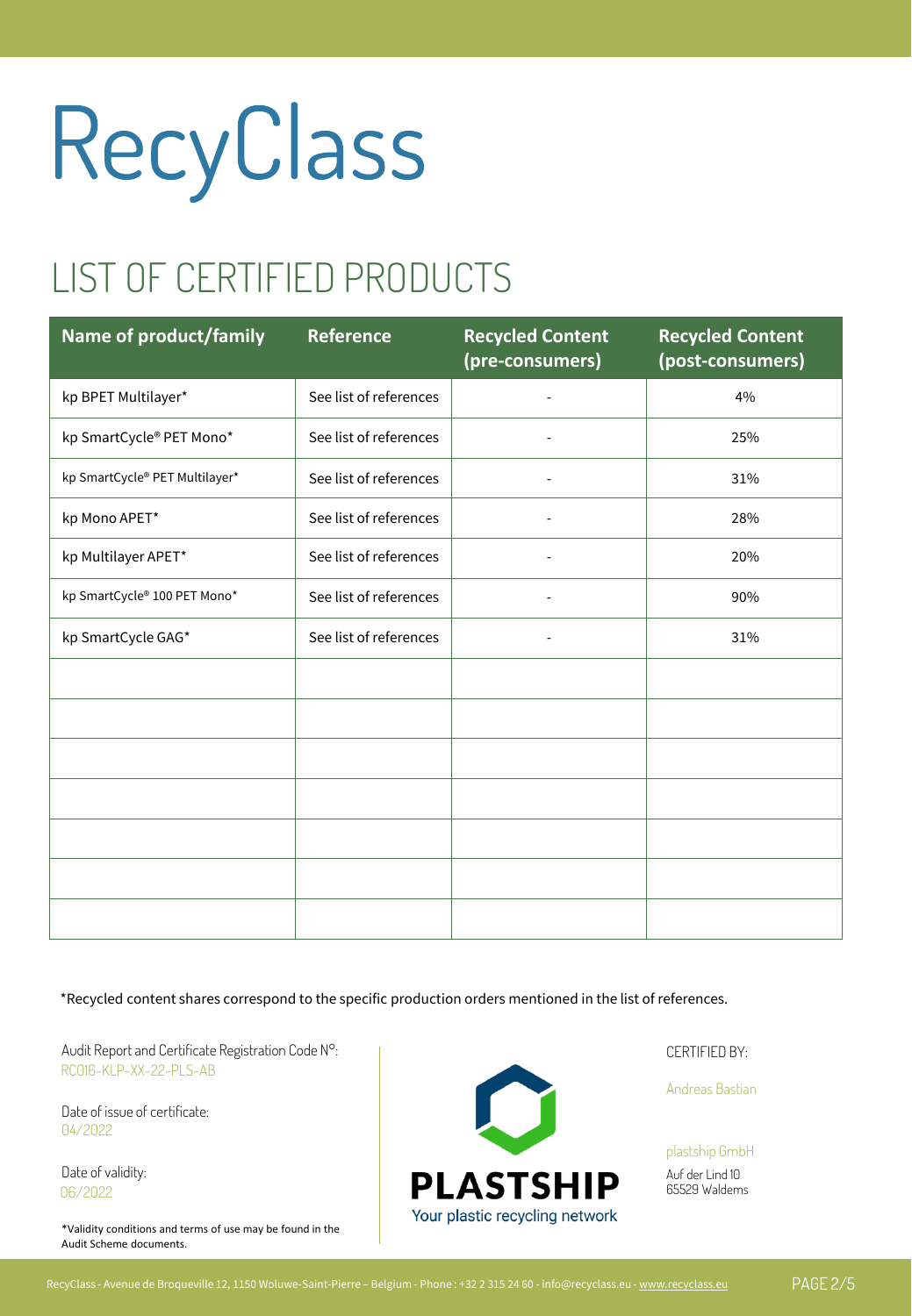#### LIST OF REFERENCES 1/3

| <b>Name of</b><br>product/family | <b>References (Production orders)</b>                                                                                                                                                                                                                                                                                                                                                                                                                                                                                                                                                                                                                             |
|----------------------------------|-------------------------------------------------------------------------------------------------------------------------------------------------------------------------------------------------------------------------------------------------------------------------------------------------------------------------------------------------------------------------------------------------------------------------------------------------------------------------------------------------------------------------------------------------------------------------------------------------------------------------------------------------------------------|
| kp BPET Multilayer               | 101007340, 101095279, 101100687, 101101541, 101101543                                                                                                                                                                                                                                                                                                                                                                                                                                                                                                                                                                                                             |
| kp SmartCycle® PET Mono          | 101037654, 101070124, 101071241, 101089858, 101104260, 101104415,<br>101120337, 101120338                                                                                                                                                                                                                                                                                                                                                                                                                                                                                                                                                                         |
| kp SmartCycle® PET<br>Multilayer | 101021545, 101023580, 101028686, 101028694, 101028696, 101032447,<br>101038142, 101038143, 101038144, 101038148, 101047666, 101047667,<br>101047668, 101047669, 101054143, 101057196, 101057197, 101057198,<br>101057199, 101057200, 101057201, 101057202, 101057203, 101057204,<br>101057205, 101057206, 101057225, 101057226, 101057227, 101057228,<br>101076766, 101081835, 101082272, 101094088, 101094089, 101094090,<br>101094091, 101094092, 101094093, 101094094, 101094095, 101094096                                                                                                                                                                    |
| kp Mono APET                     | 100971195, 100971196, 100990813, 100995221, 100995337, 100997470,<br>100998655, 101007325, 101010555, 101012976, 101014375, 101015635,<br>101017801, 101017802, 101017803, 101017804, 101019795, 101024259,<br>101025409, 101031321, 101033211, 101033231, 101033234, 101033235,<br>101039878, 101040896, 101040898, 101040900, 101040901, 101053480,<br>101053809, 101053957, 101053959, 101059421, 101059569, 101059570,<br>101059574, 101062043, 101066345, 101072909, 101075739, 101076768,<br>101076965, 101078277, 101079601, 101079685, 101085603, 101088970,<br>101089386, 101089419, 101094726, 101102638, 101103621, 101107045,<br>101109656, 101113415 |

Audit Report and Certificate Registration Code N°: Notified by: Notified By: Notified By: CERTIFIED BY: RC016-KLP-XX-22-PLS-AB

Date of issue of certificate: 04/2022

Date of validity: 06/2022

\*Validity conditions and terms of use may be found in the Audit Scheme documents.



Andreas Bastian

plastship GmbH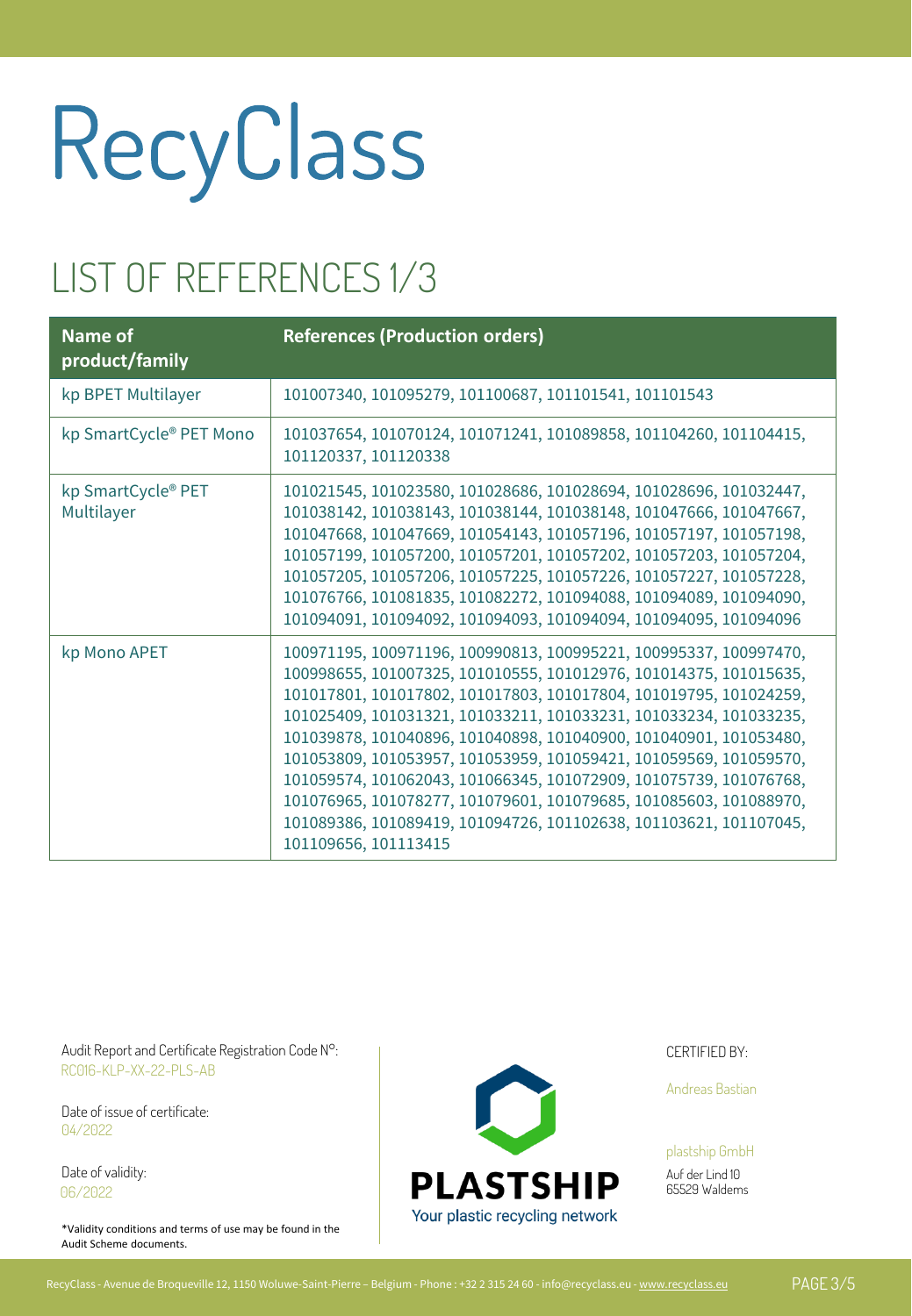#### LIST OF REFERENCES 2/3

| <b>Name of</b><br>product/family | <b>References (Production orders)</b>                                                                                                                                                                                                                                                                                                                                                                                                                                                                                                                                                                                                                                                                                                                                                                                                                                                                                                                                                                                                                                                                                                                                                                                                                                                                                                                                                                                                                                                                                                                                                                                                                                                                                                                                                                                                                                                                                                                                                                                                                                                                                                                                                                                                                                                                                                                                                                                                                                                                                                                                                                                                                                                                                                                                                                                                                                                                                                                                                                                                                                                                                                                      |
|----------------------------------|------------------------------------------------------------------------------------------------------------------------------------------------------------------------------------------------------------------------------------------------------------------------------------------------------------------------------------------------------------------------------------------------------------------------------------------------------------------------------------------------------------------------------------------------------------------------------------------------------------------------------------------------------------------------------------------------------------------------------------------------------------------------------------------------------------------------------------------------------------------------------------------------------------------------------------------------------------------------------------------------------------------------------------------------------------------------------------------------------------------------------------------------------------------------------------------------------------------------------------------------------------------------------------------------------------------------------------------------------------------------------------------------------------------------------------------------------------------------------------------------------------------------------------------------------------------------------------------------------------------------------------------------------------------------------------------------------------------------------------------------------------------------------------------------------------------------------------------------------------------------------------------------------------------------------------------------------------------------------------------------------------------------------------------------------------------------------------------------------------------------------------------------------------------------------------------------------------------------------------------------------------------------------------------------------------------------------------------------------------------------------------------------------------------------------------------------------------------------------------------------------------------------------------------------------------------------------------------------------------------------------------------------------------------------------------------------------------------------------------------------------------------------------------------------------------------------------------------------------------------------------------------------------------------------------------------------------------------------------------------------------------------------------------------------------------------------------------------------------------------------------------------------------------|
| kp Multilayer APET               | 100897244, 100953065, 100953066, 100953312, 100953318, 100956872, 100957807, 100957808,<br>100959737, 100959738, 100959739, 100963231, 100963282, 100979284, 100980171, 100980172,<br>100984335, 100986440, 100989847, 100989848, 100993598, 100993599, 100993601, 100993602,<br>100993603, 100993836, 100995310, 100995312, 100996828, 100997305, 100999108, 101000929,<br>101000930, 101001774, 101002195, 101002355, 101002803, 101003372, 101003373, 101003484,<br>101003485, 101004439, 101004440, 101005703, 101009731, 101011096, 101011266, 101011267,<br>101011268, 101011269, 101011617, 101011618, 101011619, 101011620, 101011622, 101011623,<br>101011624, 101011625, 101011626, 101011634, 101011635, 101011636, 101011639, 101011667,<br>101012036, 101012398, 101012399, 101012400, 101012401, 101012402, 101012403, 101012404,<br>101012408, 101012409, 101012410, 101012411, 101012415, 101012416, 101012417, 101012418,<br>101012419, 101012509, 101013961, 101017242, 101019052, 101019076, 101019340, 101019716,<br>101020191, 101021889, 101023120, 101023121, 101023122, 101023123, 101023147, 101023148,<br>101023149, 101023150, 101023151, 101023152, 101023154, 101023155, 101023165, 101023166,<br>101023650, 101023773, 101024231, 101024829, 101024875, 101024876, 101024877, 101025281,<br>101025282, 101025283, 101026999, 101027516, 101029243, 101029486, 101029603, 101031287,<br>101031541, 101032558, 101032872, 101032873, 101033278, 101033415, 101035050, 101035178,<br>101036186, 101039243, 101039932, 101040368, 101040371, 101040387, 101041827, 101042947,<br>101043264, 101043266, 101045197, 101045198, 101045199, 101045200, 101045202, 101045634,<br>101046268, 101046756, 101046757, 101046758, 101046807, 101047371, 101048790, 101048939,<br>101049142, 101051345, 101051370, 101051430, 101053965, 101054404, 101055691, 101055692,<br>101055703, 101056202, 101056203, 101056204, 101056205, 101057501, 101057503, 101057505,<br>101059000, 101062030, 101062299, 101062300, 101062301, 101063214, 101063215, 101063216,<br>101063369, 101063843, 101064525, 101064556, 101064592, 101065903, 101067036, 101068479,<br>101069787, 101070496, 101070630, 101070637, 101071237, 101071238, 101071239, 101071760,<br>101072102, 101072267, 101073924, 101073961, 101074116, 101075672, 101075766, 101076771,<br>101076772, 101077488, 101077563, 101077576, 101078205, 101079077, 101079528, 101079568,<br>101079618, 101079619, 101079624, 101079653, 101079695, 101079708, 101079710, 101079773,<br>101079774, 101079775, 101079784, 101079801, 101079803, 101080231, 101080239, 101080240,<br>101080245, 101081657, 101082031, 101082585, 101082586, 101084852, 101084853, 101084878,<br>101084938, 101085594, 101085732, 101086760, 101086780, 101089627, 101089628, 101091798,<br>101092399, 101092732, 101093790, 101094251, 101095762, 101095763, 101095839, 101095914,<br>101095934, 101095961, 101096386, 101102029, 101102202, 101103780, 101107419, 101109000,<br>101110275, 101113443, 101116131, 101116166, 101116665, 101118944, 101118945, 101119142,<br>101119143, 101119182, 101124916 |

Audit Report and Certificate Registration Code N°: Notified by: Notified By: Notified By: CERTIFIED BY: RC016-KLP-XX-22-PLS-AB

Date of issue of certificate: 04/2022

Date of validity: 06/2022

\*Validity conditions and terms of use may be found in the Audit Scheme documents.



Andreas Bastian

plastship GmbH